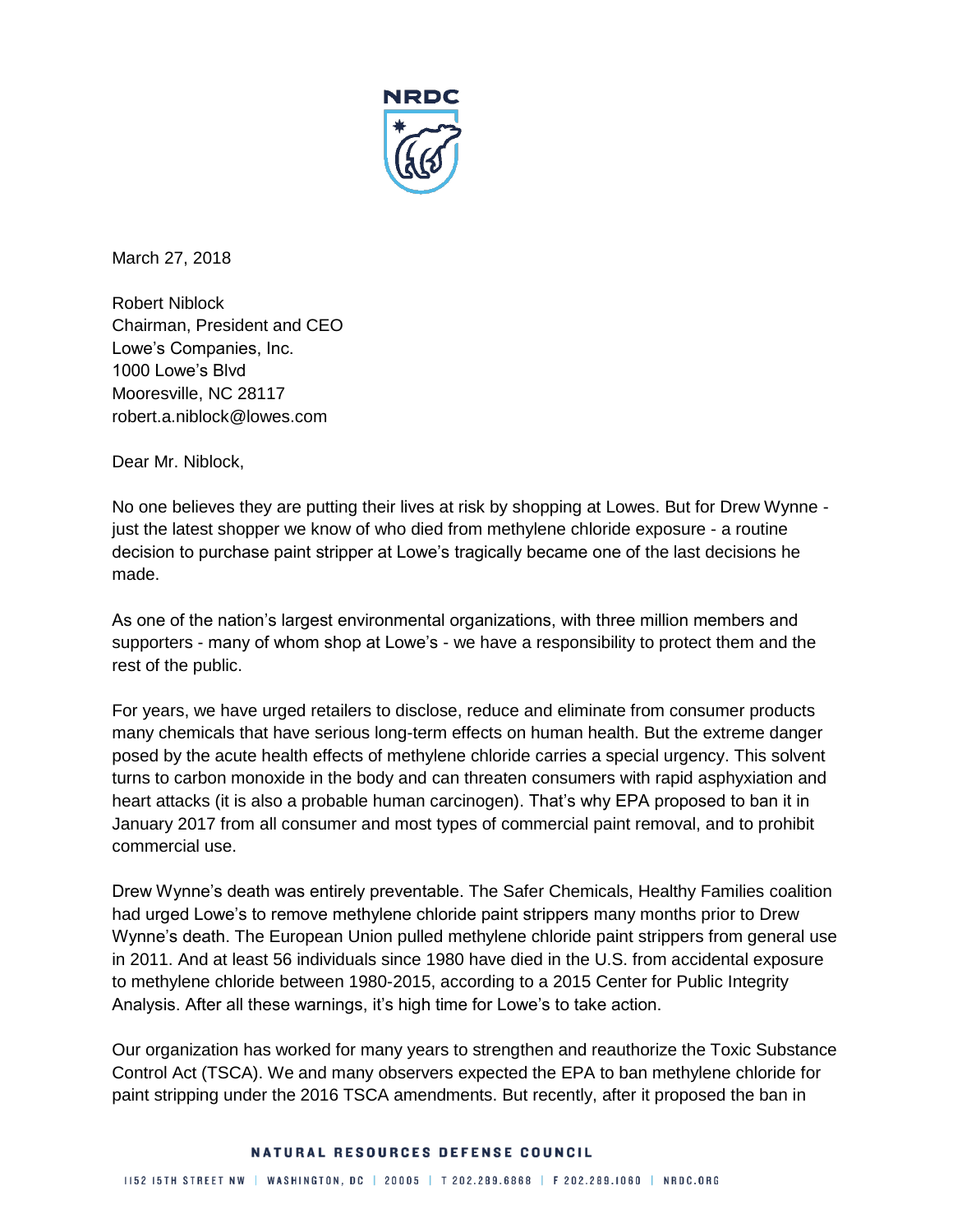January 2017, EPA abruptly announced a reversal of their efforts to issue a new rule for this deadly chemical.

Since by all indications we cannot count on the EPA to ban methylene chloride anytime soon, it's even more important that retail industry leaders step up and meet their responsibility to protect the public.

Previously, Lowe's has shown a willingness to protect the public from dangerous chemicals, such as when you responded to consumer requests and worked with your supply chain to ban phthalates from flooring materials. Your website states that "Lowe's is committed to providing a safe environment for our customers, employees and vendors," that "your safety and satisfaction are our first priorities," and that "safety is a core value of our company." The presence of methylene chloride in your inventory is a glaring exception that undercuts your stated commitment to safety.

In addition to the obligation of Lowes to protect the public from a safety hazard, Lowes has an interest in minimizing potential risk to its business. We would like to draw your attention to several business risks identified in your 2016 Annual Report that will be exacerbated by the continued sale of paint strippers that contain methylene chloride at Lowes.

**Reputational Risk:** Lowe's 2016 Annual Report states that "Positively and effectively managing our public image and reputation is critical to our business success, and, if our public image and reputation are damaged, it could negatively impact our relationships with our customers, vendors and store associates and specialists and, consequently, our business and results of operations." Drew Wynne's poisoning has already impacted Lowes reputation and public image. Subsequent injuries and deaths that could be caused by these products could generate more adverse coverage, thus further impacting the reputation of the Lowe's brand. The work of public health groups to educate the public around the dangers of methylene chloride-containing paint strippers may also impact the public image of retailers that sell these products.

**Product Service and Quality Risk:** The Lowes 2016 Annual Report states that "Failure to achieve and maintain a high level of product and service quality could damage our image with customers and negatively impact our sales, profitability, cash flows and financial condition." Continued sale of a product that directly caused the death of a Lowe's customer, as well as dozens of other contractors and do-it-yourselfers is the very definition of a 'failure to achieve and maintain a high level of product quality.' Continued placement of this dangerous product on Lowe's shelves could thus exacerbate this risk.

**Regulatory Risk:** The Lowes 2016 Annual Report reports that the company "must comply with various and multiple laws and regulations that differ substantially in each area where we operate. Changes in existing or new laws and regulations or regulatory enforcement priorities, or our inability to comply with such laws and regulations, could adversely affect our business, financial condition and results of operations." Methylene chloride paint strippers are currently